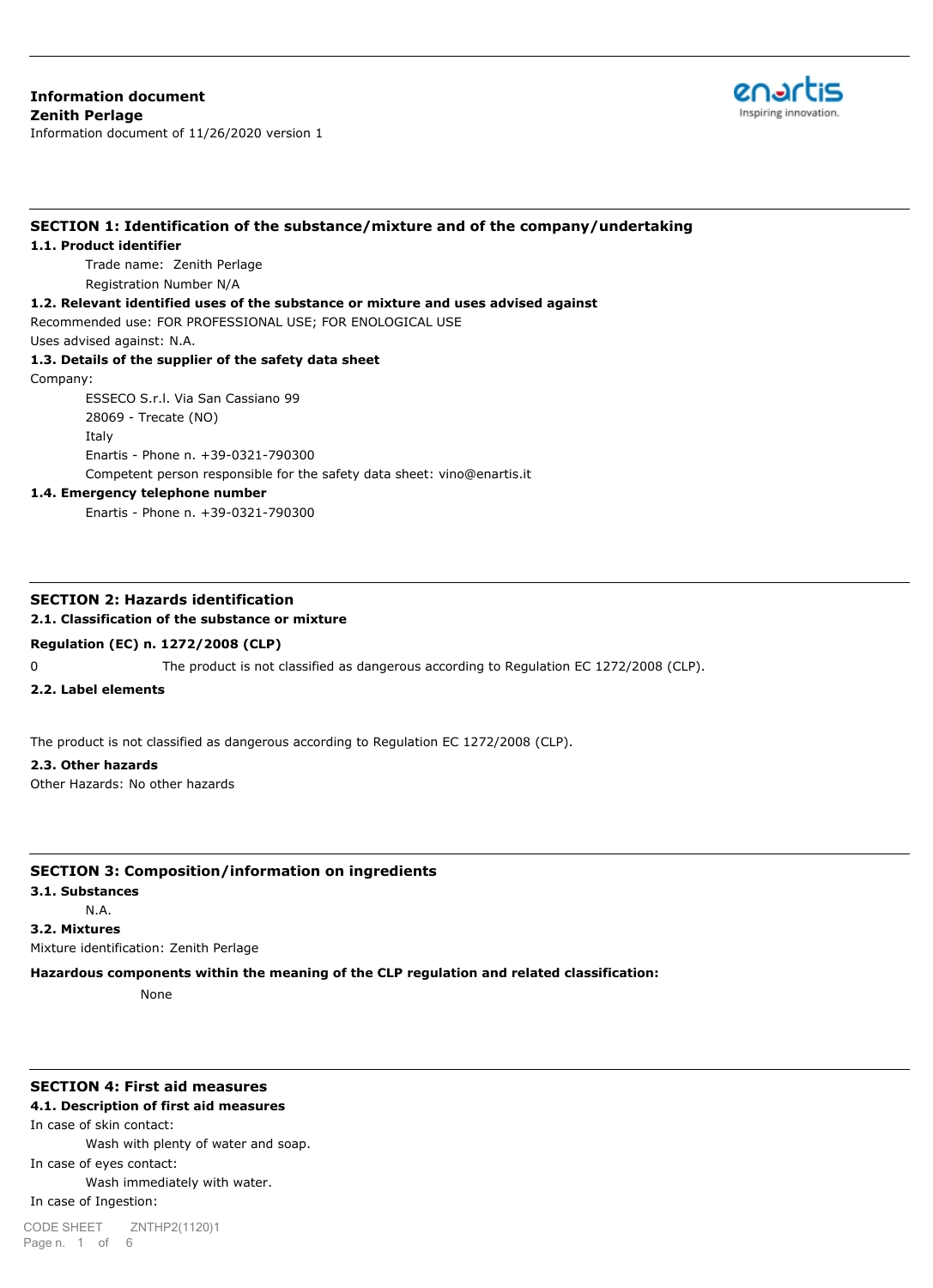Induce vomiting. SEEK A MEDICAL EXAMINATION IMMEDIATELY and present the safety-data sheet. In case of Inhalation:

Remove casualty to fresh air and keep warm and at rest.

#### **4.2. Most important symptoms and effects, both acute and delayed**

N.A.

#### **4.3. Indication of any immediate medical attention and special treatment needed**

N.A.

#### **SECTION 5: Firefighting measures**

#### **5.1. Extinguishing media**

Suitable extinguishing media:

Water.; Carbon dioxide (CO2).

Extinguishing media which must not be used for safety reasons:

None in particular.

#### **5.2. Special hazards arising from the substance or mixture**

Do not inhale explosion and combustion gases.

#### **5.3. Advice for firefighters**

Wear suitable protective clothing (helmet, protective clothings, goggles, fire resistant gloves, boots) and protect respiratory organs (self contained breathing apparatus).

Use suitable breathing apparatus .

Move undamaged containers from immediate hazard area if it can be done safely.

Collect contaminated fire extinguishing water separately. This must not be discharged into drains.

Fire residues and contaminated firefighting water must be disposed of in accordance within the local regulations.

#### **SECTION 6: Accidental release measures**

#### **6.1. Personal precautions, protective equipment and emergency procedures**

Wear personal protection equipment.

Remove persons to safety.

See protective measures under point 7 and 8.

#### **6.2. Environmental precautions**

Do not allow to enter into soil/subsoil. Do not allow to enter into surface water or drains.

Retain contaminated washing water and dispose it.

In case of gas escape or of entry into waterways, soil or drains, inform the responsible authorities.

#### **6.3. Methods and material for containment and cleaning up**

Wash with plenty of water.

Suitable material for taking up: absorbing material, organic, sand

Dispose of the collected material in accordance with the current regulations.

#### **6.4. Reference to other sections**

See also section 8 and 13

#### **SECTION 7: Handling and storage**

#### **7.1. Precautions for safe handling**

Advice on general occupational hygiene:

Do not eat or drink while working.

See also section 8 for recommended protective equipment.

### **7.2. Conditions for safe storage, including any incompatibilities**

#### Keep away from food, drink and feed.

Incompatible materials:

None in particular.

Instructions as regards storage premises:

Adequately ventilated premises.

# **7.3. Specific end use(s)**

Recommendation(s) None in particular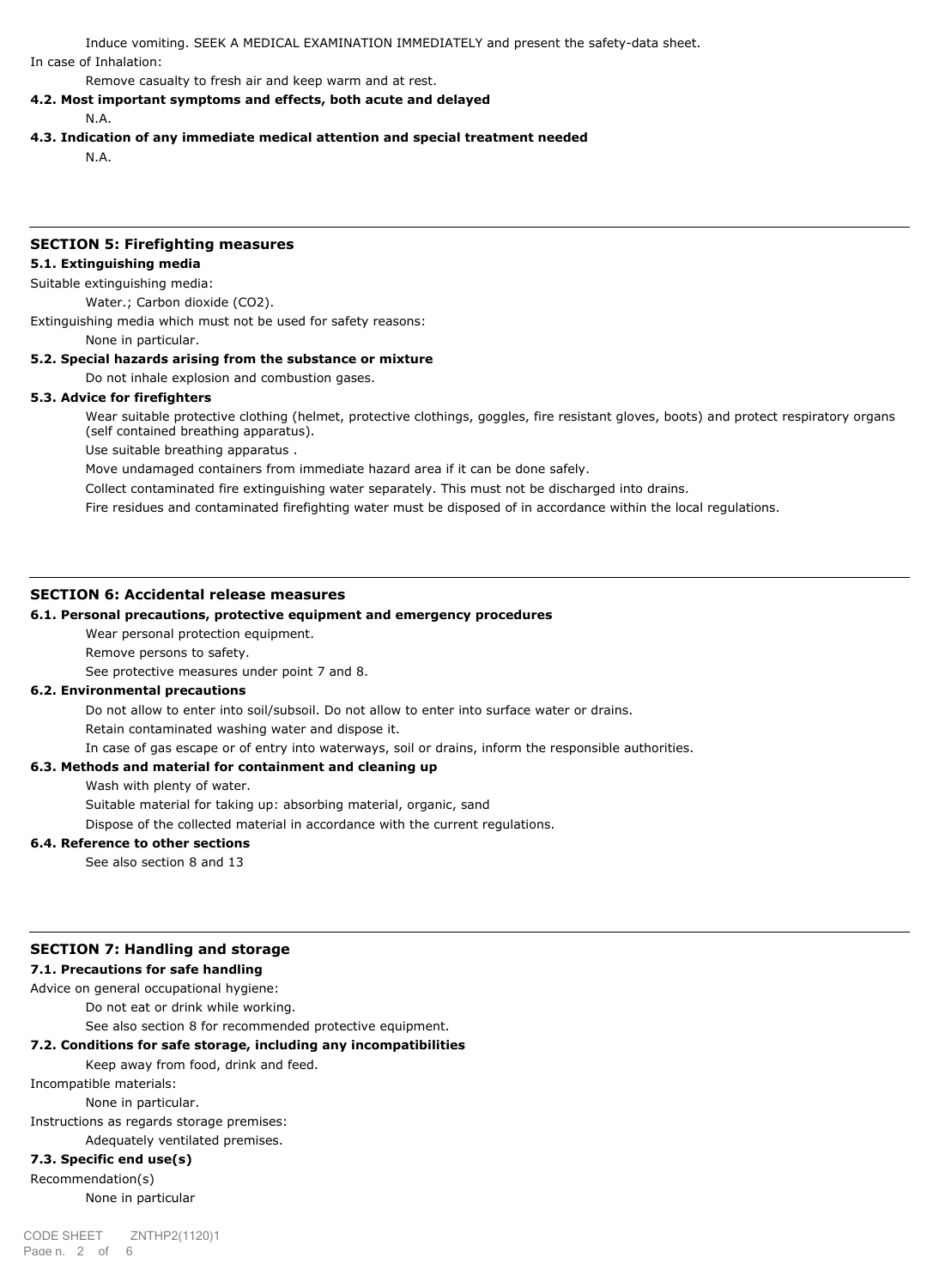# **SECTION 8: Exposure controls/personal protection**

#### **8.1. Control parameters**

No data available

#### **8.2. Exposure controls**

Individual protection measures:

Personal protective equipment selections vary based on potential exposure conditions and working conditions.

The final choice of protective equipment will depend upon a risk assessment.

Personal protective equipment (PPE) should meet recommended national standards. Check with PPE suppliers.

Please see both sections 5 and 6 for information about personal protective equipment to be worn in an emergency (e.g.: fire or unintentional release of the substance).

#### Eye protection:

Not needed for normal use. Anyway, operate according good working practices.

Protection for skin:

No special precaution must be adopted for normal use.

#### Protection for hands:

The selection of the suitable gloves does not only depend on the material, but also on further marks of quality and varies from manufacturer to manufacturer.

Glove suitability and breakthrough time will differ depending on the specific use conditions.

Contact the glove manufacturer for specific advice on glove selection and breakthrough times for your use conditions.

Use protective gloves that provides comprehensive protection.

#### Respiratory protection:

Depending on the potential for exposure, select respiratory protective equipment suitable for the specific conditions of use and in compliance with current legislation.

# Thermal Hazards:

N.A.

Environmental exposure controls:

#### N.A.

Hygienic and Technical measures

N.A.

# **SECTION 9: Physical and chemical properties**

**9.1. Information on basic physical and chemical properties**

Physical State Liquid Appearance and colour: Liquid Odour: Characteristic Odour threshold: N.A. pH: ± 3.65 Melting point / freezing point: N.A. Initial boiling point and boiling range: N.A. Flash point: N.A. Evaporation rate: N.A. Upper/lower flammability or explosive limits: N.A. Vapour density: N.A. Vapour pressure: N.A. Relative density: 1.1 g/cm3 Solubility in water: 100% Solubility in oil: N.A. Partition coefficient (n-octanol/water): N.A. Auto-ignition temperature: N.A. Decomposition temperature: N.A. Viscosity: N.A. Explosive properties: N.A. Oxidizing properties: N.A. Solid/gas flammability: N.A.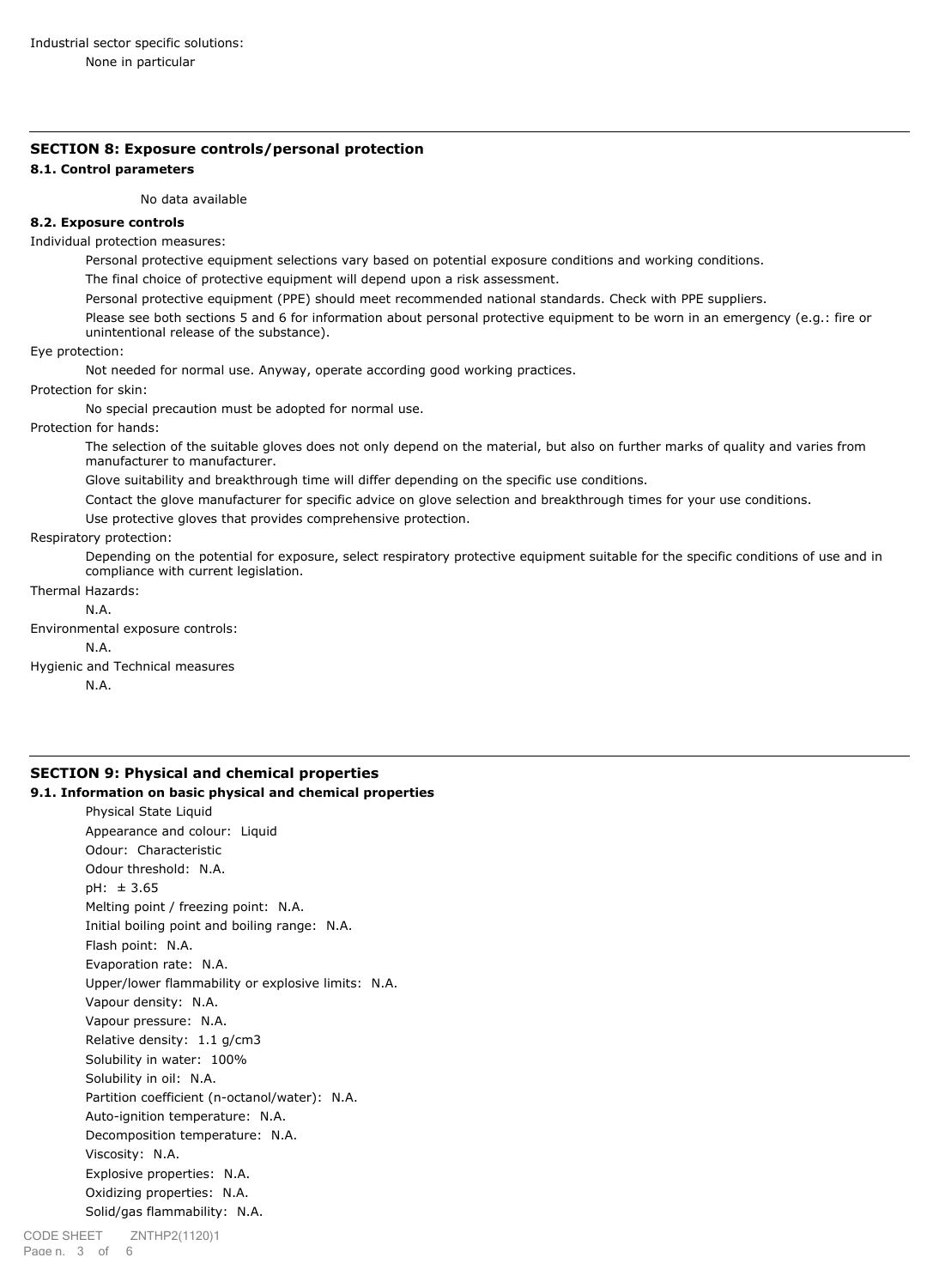Volatile Organic compounds - VOCs = N.A.

#### **9.2. Other information**

Substance Groups relevant properties N.A. Miscibility: N.A. Conductivity: N.A.

#### **SECTION 10: Stability and reactivity**

#### **10.1. Reactivity**

Stable under normal conditions

#### **10.2. Chemical stability**

Stable under normal conditions

- **10.3. Possibility of hazardous reactions**
	- None.

# **10.4. Conditions to avoid**

Stable under normal conditions.

# **10.5. Incompatible materials**

None in particular.

**10.6. Hazardous decomposition products**

None

#### **SECTION 11: Toxicological information**

#### **11.1. Information on toxicological effects**

Not classified.

Based on toxicological data, classification criteria are not met.

#### **SECTION 12: Ecological information**

#### **12.1. Toxicity**

Adopt good working practices, so that the product is not released into the environment. Eco-Toxicological Information:

#### **List of Eco-Toxicological properties of the product**

Not classified for environmental hazards.

No data available for the product

#### **12.2. Persistence and degradability**

N.A.

#### **12.3. Bioaccumulative potential**

N.A.

**12.4. Mobility in soil**

N.A.

# **12.5. Results of PBT and vPvB assessment**

No PBT/vPvB Ingredients are present

## **12.6. Other adverse effects**

N.A.

# **SECTION 13: Disposal considerations**

## **13.1. Waste treatment methods**

Recover if possible. In so doing, comply with the local and national regulations currently in force.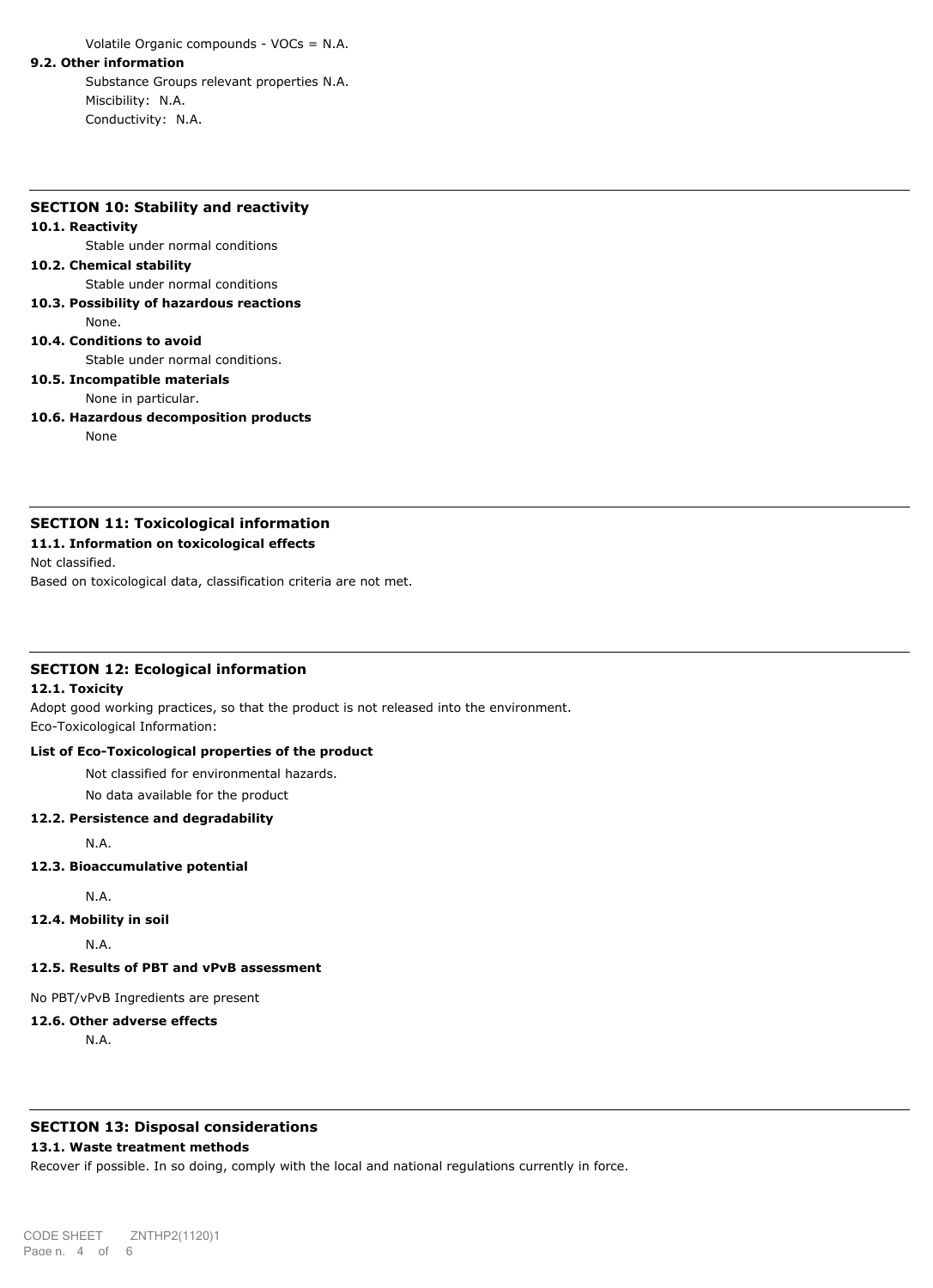### **SECTION 14: Transport information**

Not classified as dangerous in the meaning of transport regulations.

#### **SECTION 15: Regulatory information**

No data available

A safety data sheet is not required for this product in accordance with national regulations.

#### **SECTION 16: Other information**

This document was prepared by a competent person who has received appropriate training. Main bibliographic sources:

ECDIN - Environmental Chemicals Data and Information Network - Joint Research Centre, Commission of the European Communities

SAX's DANGEROUS PROPERTIES OF INDUSTRIAL MATERIALS - Eight Edition - Van Nostrand Reinold

The information contained herein is based on our state of knowledge at the above-specified date. It refers solely to the product indicated and constitutes no guarantee of particular quality.

It is the duty of the user to ensure that this information is appropriate and complete with respect to the specific use intended.

This MSDS cancels and replaces any preceding release.

Legend to abbreviations and acronyms used in the safety data sheet:

ACGIH: American Conference of Governmental Industrial Hygienists

ADR: European Agreement concerning the International Carriage of Dangerous Goods by Road.

AND: European Agreement concerning the International Carriage of Dangerous Goods by Inland Waterways

ATE: Acute Toxicity Estimate

ATEmix: Acute toxicity Estimate (Mixtures)

BCF: Biological Concentration Factor

BEI: Biological Exposure Index

BOD: Biochemical Oxygen Demand

CAS: Chemical Abstracts Service (division of the American Chemical Society).

CAV: Poison Center

CE: European Community

CLP: Classification, Labeling, Packaging.

CMR: Carcinogenic, Mutagenic and Reprotoxic

COD: Chemical Oxygen Demand

COV: Volatile Organic Compound

CSA: Chemical Safety Assessment

CSR: Chemical Safety Report

DMEL: Derived Minimal Effect Level

DNEL: Derived No Effect Level.

DPD: Dangerous Preparations Directive

DSD: Dangerous Substances Directive

EC50: Half Maximal Effective Concentration

ECHA: European Chemicals Agency

EINECS: European Inventory of Existing Commercial Chemical Substances.

ES: Exposure Scenario

GefStoffVO: Ordinance on Hazardous Substances, Germany.

GHS: Globally Harmonized System of Classification and Labeling of Chemicals.

IARC: International Agency for Research on Cancer

IATA: International Air Transport Association.

IATA-DGR: Dangerous Goods Regulation by the "International Air Transport Association" (IATA).

IC50: half maximal inhibitory concentration

ICAO: International Civil Aviation Organization.

ICAO-TI: Technical Instructions by the "International Civil Aviation Organization" (ICAO).

IMDG: International Maritime Code for Dangerous Goods.

INCI: International Nomenclature of Cosmetic Ingredients.

IRCCS: Scientific Institute for Research, Hospitalization and Health Care